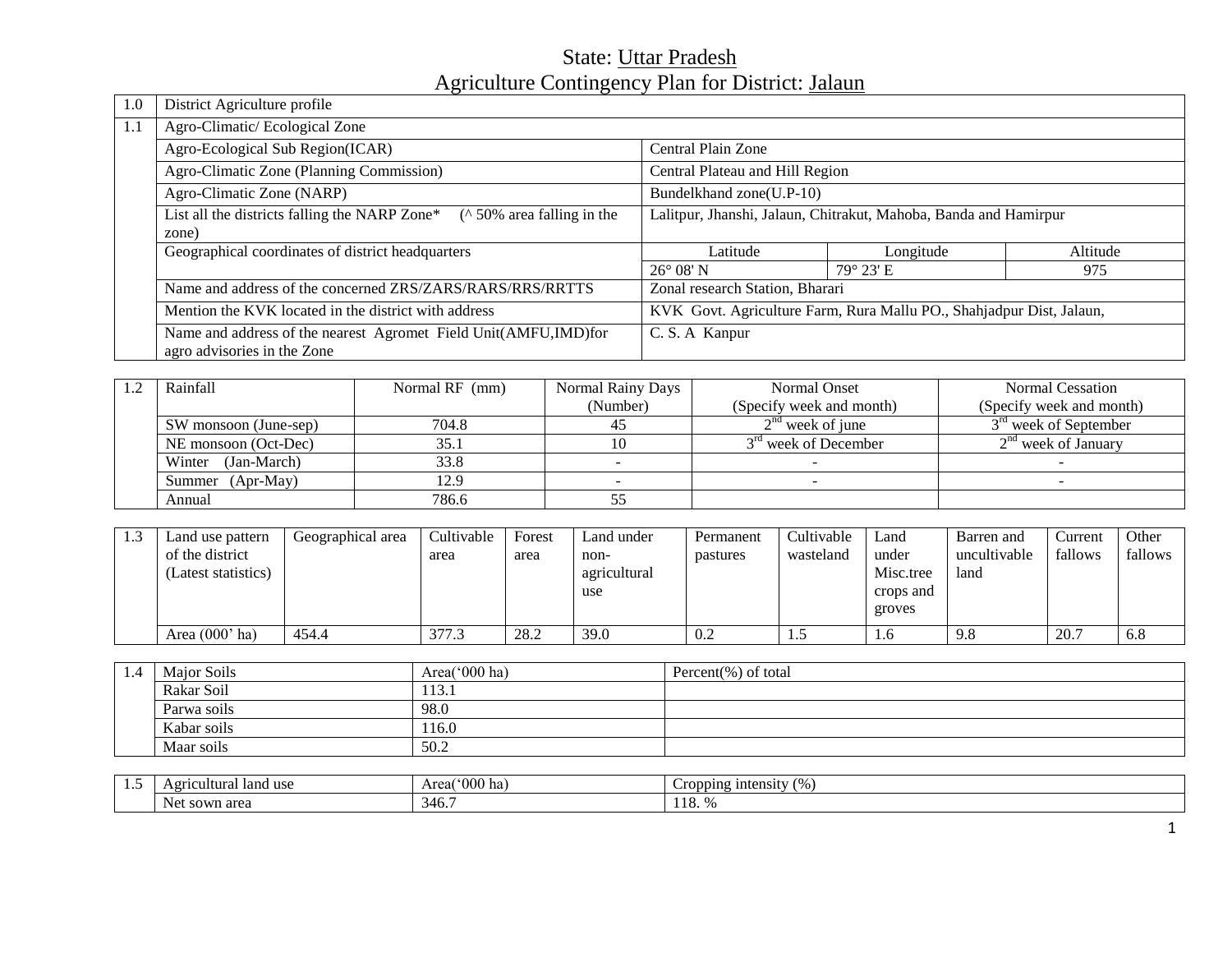| sown mor<br>once<br>Are.<br>than<br>ra.                                        | $\overline{\phantom{a}}$<br>. .<br>$U \sim U$ |
|--------------------------------------------------------------------------------|-----------------------------------------------|
| $2r \alpha$<br>-roc<br>$\alpha$ $\alpha$ $\alpha$<br>UITOSS.<br>s crobbeu area | 409.5                                         |

| 1.6 | Irrigation                                                                                          | Area('000 ha)             |                                                                                                   |                                    |
|-----|-----------------------------------------------------------------------------------------------------|---------------------------|---------------------------------------------------------------------------------------------------|------------------------------------|
|     | Net irrigation area                                                                                 | 225.7                     |                                                                                                   |                                    |
|     | Gross irrigated area                                                                                | 242.4                     |                                                                                                   |                                    |
|     | Rain fed area                                                                                       | 121.1                     |                                                                                                   |                                    |
|     | Sources of irrigation                                                                               | Number                    | Area('000 ha)                                                                                     | Percentage of total irrigated area |
|     | Canals                                                                                              |                           | 146.9                                                                                             | 60.6                               |
|     | Tanks                                                                                               |                           | 2.9                                                                                               | 1.2                                |
|     | Open wells                                                                                          |                           | 24.8                                                                                              | 10.2                               |
|     | Bore wells                                                                                          |                           | 66.6                                                                                              | 27.5                               |
|     | Lift irrigation schemes                                                                             |                           |                                                                                                   |                                    |
|     | Micro-irrigation                                                                                    |                           | $\overline{\phantom{a}}$                                                                          |                                    |
|     | Other sources                                                                                       |                           | 1.2                                                                                               | 0.5                                |
|     | Total Irrigated Area                                                                                |                           | 242.4                                                                                             |                                    |
|     | Pump sets                                                                                           |                           | 146.9                                                                                             | 60.6                               |
|     | No. of Tractors                                                                                     |                           |                                                                                                   |                                    |
|     | Groundwater availability and use*<br>(Data source: State/ Central Ground<br>water Department/Board) | No of blocks-<br>Tehsils- | $%$ )area                                                                                         | Quality of water                   |
|     | Over exploited                                                                                      |                           |                                                                                                   |                                    |
|     | Critical                                                                                            |                           |                                                                                                   |                                    |
|     | Semi-critical                                                                                       |                           |                                                                                                   |                                    |
|     | Safe                                                                                                |                           |                                                                                                   |                                    |
|     | Waste water availability and use                                                                    |                           |                                                                                                   |                                    |
|     | Ground water quality                                                                                |                           |                                                                                                   |                                    |
|     |                                                                                                     |                           | *over-exploited groundwater utilization> 100%; critical: 90-100%; semicritical: 70-90%; safe:<70% |                                    |

## **1.7 Area under major field crops & (As per latest figures 2013-14)**

| 1.7 | Major field crops cultivated |           | Area('000 ha) |        |           |          |         |        |         |  |  |  |  |
|-----|------------------------------|-----------|---------------|--------|-----------|----------|---------|--------|---------|--|--|--|--|
|     |                              | Kharif    |               |        | Rabi      |          |         | Summer | Total   |  |  |  |  |
|     |                              | Irrigated | Rain fed      | Total  | Irrigated | Rain fed | Total   |        |         |  |  |  |  |
|     | Rice                         | 0.376     | 0.154         | 0.530  |           |          |         |        | 0.530   |  |  |  |  |
|     | Wheat                        |           |               |        | 143.643   | 0.430    | 144.073 |        | 144.073 |  |  |  |  |
|     | Pulses                       |           | 8.332         | 8.332  | 54.658    | 92.300   | 146.958 | 0.024  | 155.314 |  |  |  |  |
|     | <b>Oilseeds</b>              | 0.003     | 31.118        | 31.121 | 4.952     | 7.694    | 12.646  | 0.024  | 43.791  |  |  |  |  |
|     | Millets                      | 0.011     | 20.856        | 20.867 |           | $\theta$ | -0      |        | 20.867  |  |  |  |  |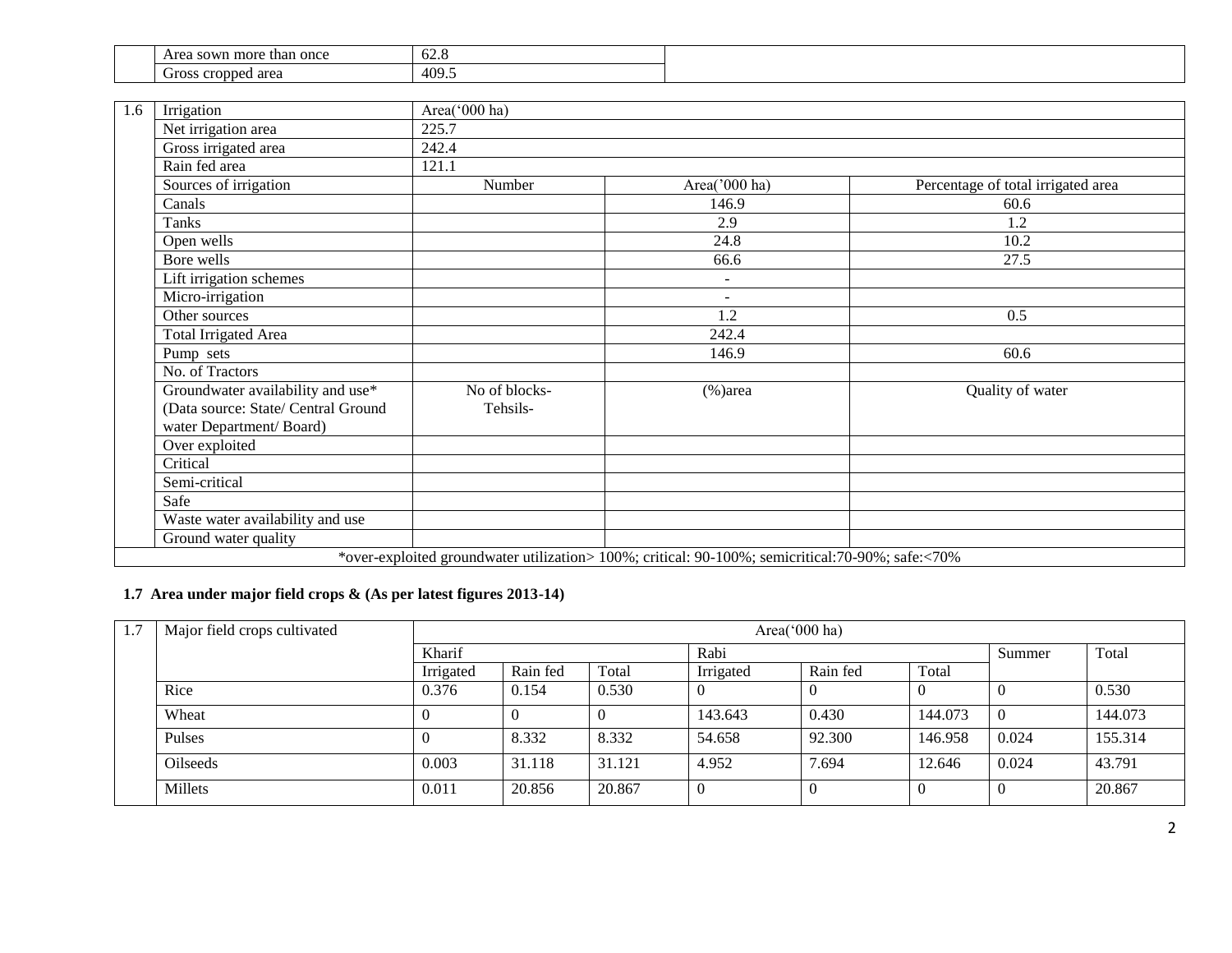| $-$<br>$\overline{a}$<br>20<br>0.04c<br>$\sim$ $\sim$ $\sim$<br>$\overline{ }$ |       |                 |        |        |      |        |         |       |                            |
|--------------------------------------------------------------------------------|-------|-----------------|--------|--------|------|--------|---------|-------|----------------------------|
| - 400.400 ·<br>v. <i>j.</i>                                                    | Fotal | 30 <sup>°</sup> | 60.460 | 60.850 | 2002 | 100.42 | $-50.5$ | V.V48 | $ -$<br>.304. <sub>2</sub> |

## **1.8 Production and productivity of major crops (Average of last 5 years)**

| 1.7 | Major field crops cultivated |            |              |            |              | Area('000 ha) |              |              |              |            |
|-----|------------------------------|------------|--------------|------------|--------------|---------------|--------------|--------------|--------------|------------|
|     |                              |            | Kharif       |            | Rabi         |               | Summer       |              | Total        | Crop       |
|     |                              | Production | Productivity | Production | Productivity | Production    | Productivity | Production   | Productivity | residue as |
|     |                              | (7000)     | (KG/HA)      | (000T)     | (KG/HA)      | (000T)        | (KG/HA)      | $(^{o}000T)$ | (KG/HA)      | fodder     |
|     |                              |            |              |            |              |               |              |              |              | (000)      |
|     |                              |            |              |            |              |               |              |              |              | tons)      |
|     | Rice                         | 0.793      | 1603         |            |              | O             | $\theta$     | 0.793        | 1603         |            |
|     | Wheat                        | $\Omega$   | $\Omega$     | 450.227    | 3136         | $\Omega$      | $\Omega$     | 450.227      | 3136         |            |
|     | Pulses                       | 4.469      | 468          | 191.734    | 1288         | 0.095         | 834          | 196.713      | 1240         |            |
|     | Oilseeds                     | 4.917      | 125          | 8.945      | 789          | 0.083         | 1712         | 14.943       | 296          |            |
|     | Millets                      | 12.507     | 975          |            |              | $\Omega$      | $\Omega$     | 12.507       | 975          |            |
|     | Foodgrains                   | 29.682     | 929          | 666.429    | 2166         | 0.096         | 836          | 692.537      | 2070         |            |

| 1.8 | Sowing window for 5 | Sesame                   | Jowar    | Bajra | <b>Black</b> | Green                    | Pigeon | Gour                     | Wheat    | Pea      | Gram     | Lentil   | Mustard   |
|-----|---------------------|--------------------------|----------|-------|--------------|--------------------------|--------|--------------------------|----------|----------|----------|----------|-----------|
|     | major field crops   |                          |          |       | Gram         | gram                     | Pea    |                          |          |          |          |          |           |
|     | Kharif-Rainfed      | July                     | June-    | June- | April,       | June-                    | July   | $\overline{\phantom{a}}$ |          |          |          |          |           |
|     |                     |                          | July     | July  | June-        | July                     |        |                          |          |          |          |          |           |
|     |                     |                          |          |       | July         |                          |        |                          |          |          |          |          |           |
|     | Kharif - Irrigated  | July                     | June-    | June- | April,       | June-                    | July   | July                     |          |          |          |          |           |
|     |                     |                          | July     | July  | June-        | July                     |        |                          |          |          |          |          |           |
|     |                     |                          |          |       | July         |                          |        |                          |          |          |          |          |           |
|     | Rabi – Rainfed      |                          |          |       |              | $- -$                    |        | $\overline{\phantom{a}}$ |          | October- | October- | November | September |
|     |                     |                          |          |       |              |                          |        |                          |          | November | November |          |           |
|     | Rabi - Irrigated    | $\overline{\phantom{a}}$ | <b>1</b> | -     |              | $\overline{\phantom{0}}$ |        | $\overline{\phantom{a}}$ |          | October- | October- | November | September |
|     |                     |                          |          |       |              |                          |        |                          | December | November | November |          |           |

| - 0 | What is the major contingency the district is prone to? | Regular | Occasional | None |
|-----|---------------------------------------------------------|---------|------------|------|
|     | Drought                                                 |         |            |      |
|     | Flood                                                   |         |            |      |
|     | Cyclone                                                 |         |            |      |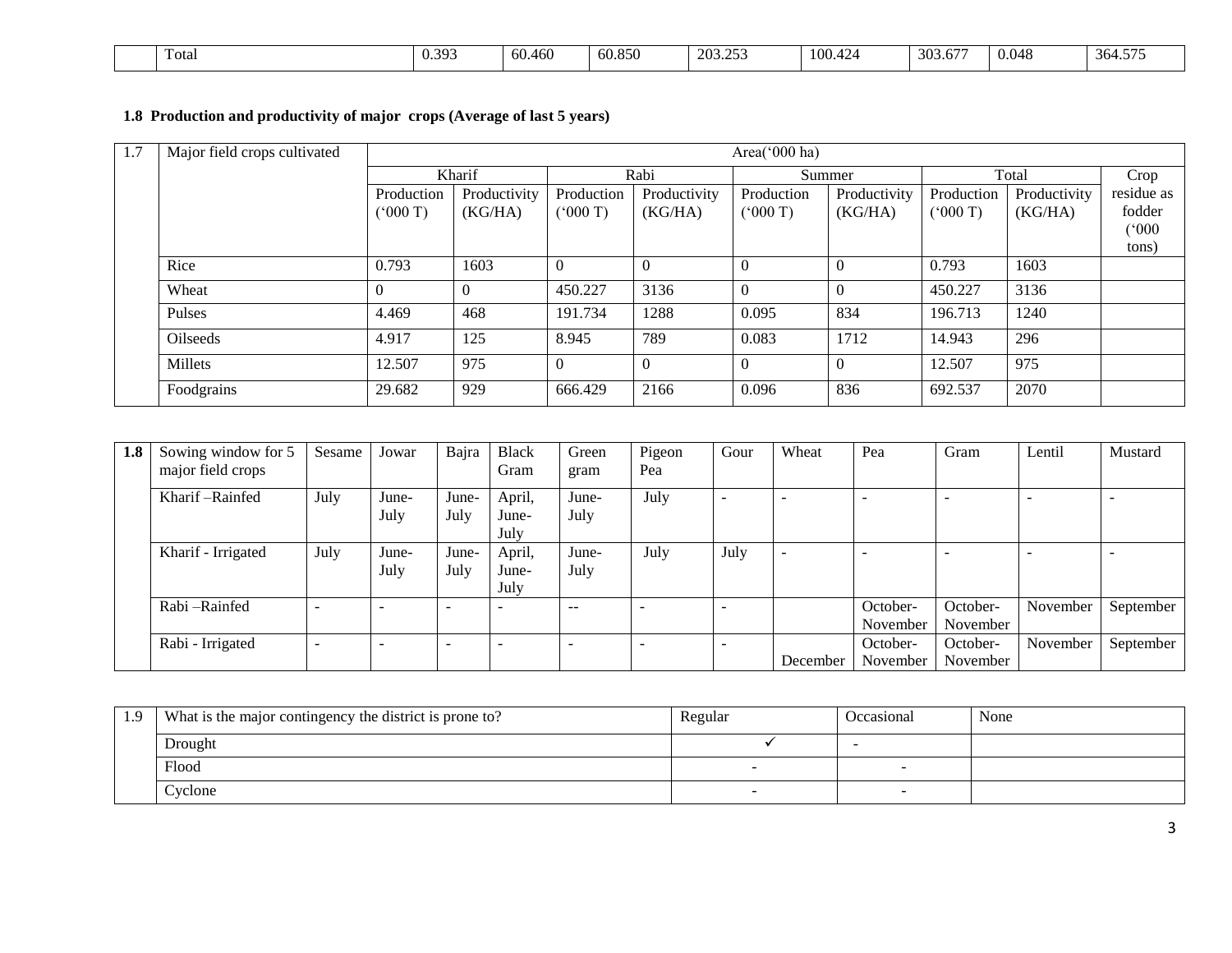| Hail storm                                                                    |  |  |
|-------------------------------------------------------------------------------|--|--|
| Heat wave                                                                     |  |  |
| Cold wave                                                                     |  |  |
| Frost                                                                         |  |  |
| Sea water intrusion                                                           |  |  |
| Sheath Blight, Stemborrer, Pyrilla loos smut, Heliothis, Rust etc white grub. |  |  |

| 1.14 | <b>E</b> Digital maps of the district for<br>Include | $\cdot$<br>Location map of district with in State as<br>Annexure | Enclosed<br>Y es |
|------|------------------------------------------------------|------------------------------------------------------------------|------------------|
|      |                                                      | $\mathbf{1}$<br>Annexure<br>raintall<br>ı annual                 | Yes<br>Enclosed  |
|      |                                                      | Soil map as Annexure 5                                           | Enclosed : No    |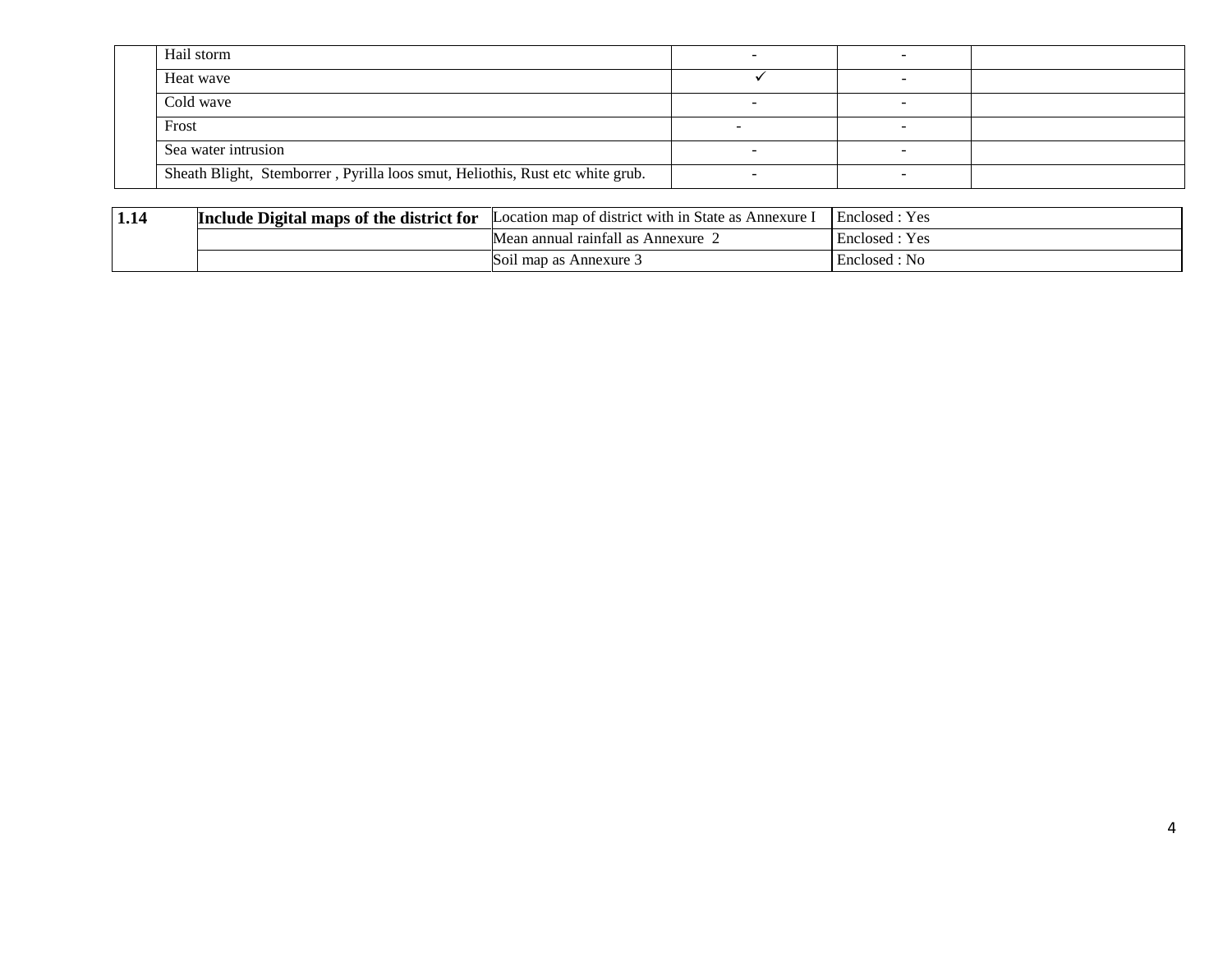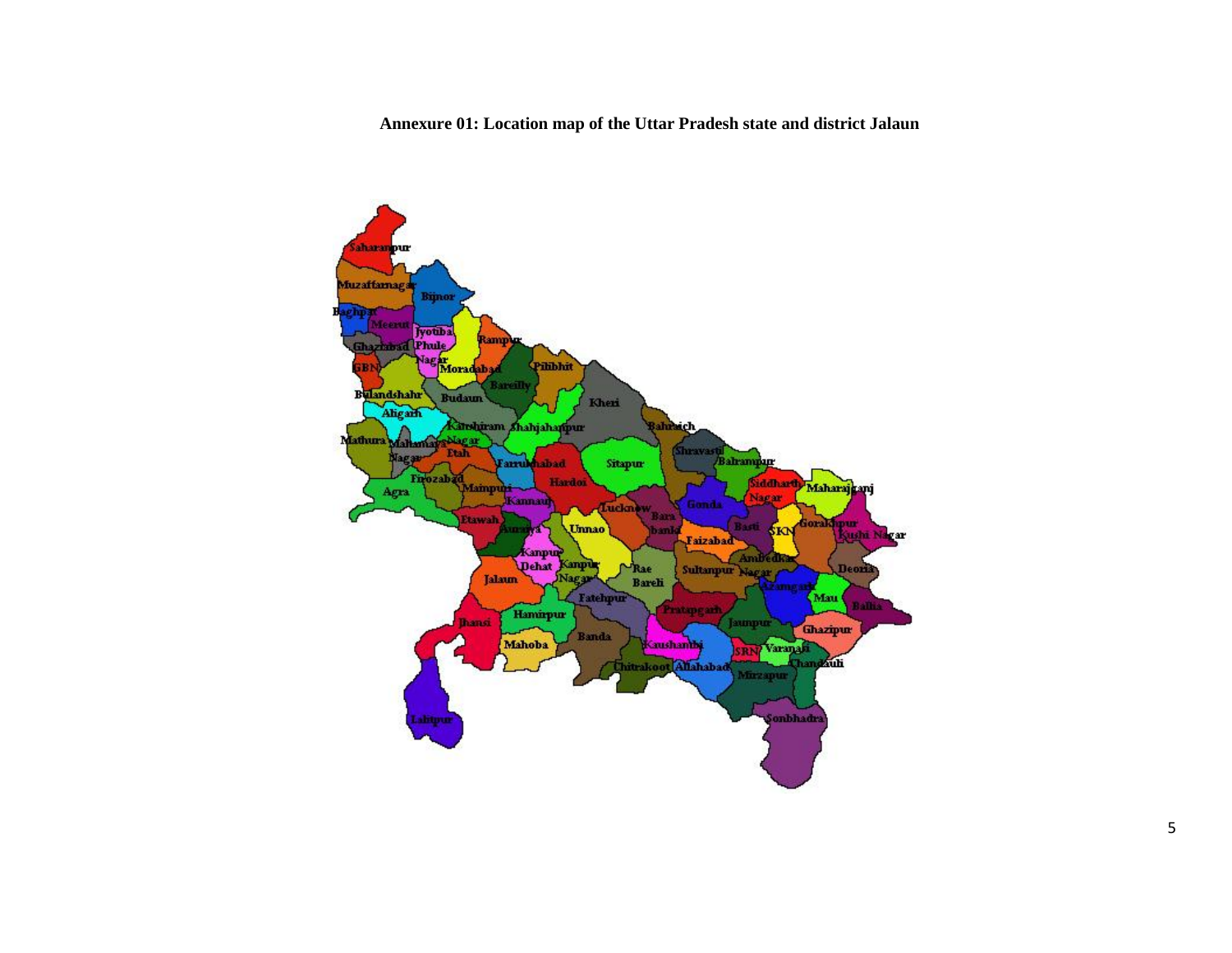**Annexure 02: Mean annual rainfall (mm) of district Jalaun**

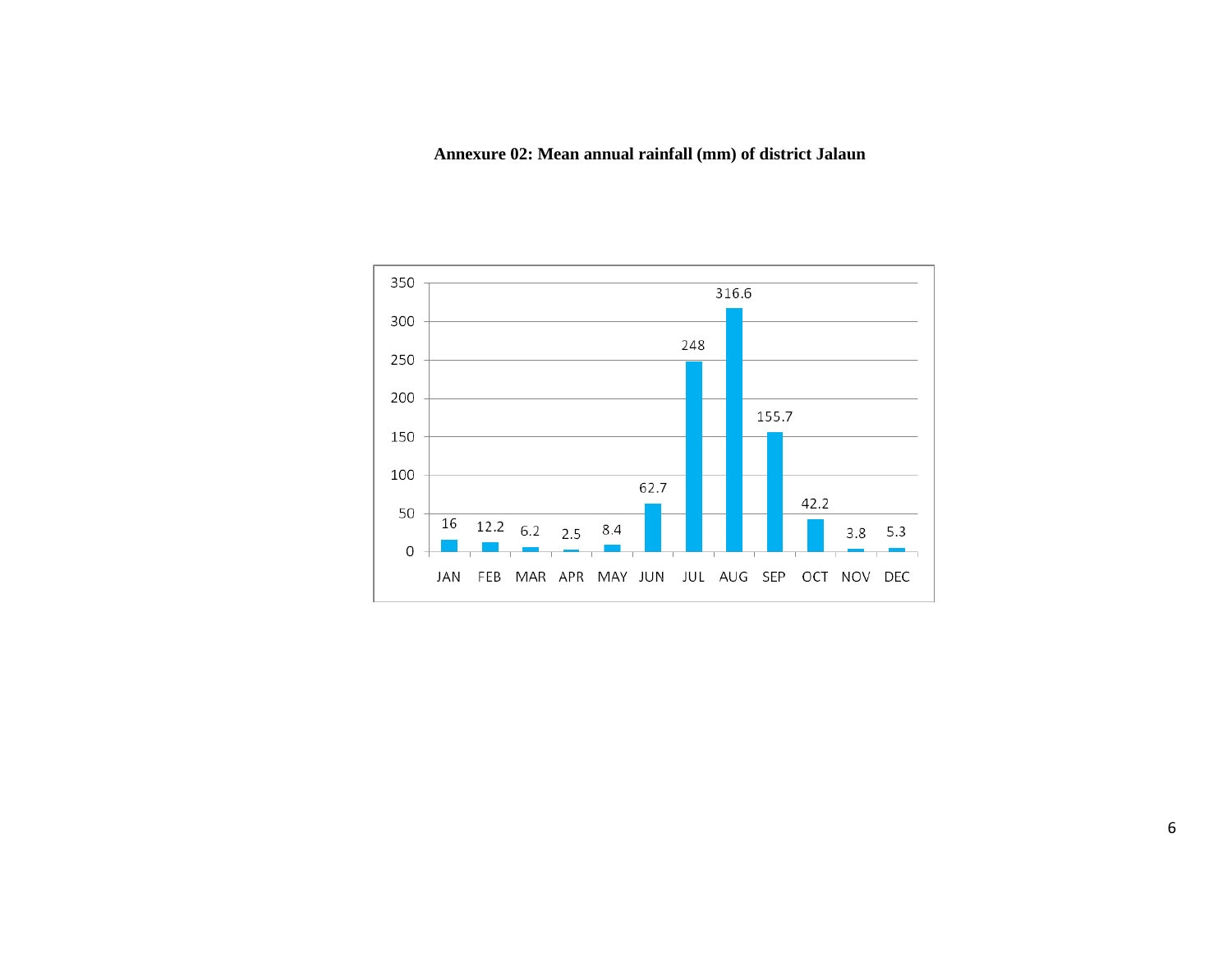| 2.1 Drought             |  |
|-------------------------|--|
| 2.1.1 Rainfed situation |  |

| <b>Condition</b>            |                          |                              | <b>Suggested contingency measures</b> |                    |                  |  |
|-----------------------------|--------------------------|------------------------------|---------------------------------------|--------------------|------------------|--|
| <b>Early season drought</b> | <b>Major</b> farming     | <b>Normal crop/ Cropping</b> | Change in crops/                      | Agronomic          | <b>Remark on</b> |  |
| (delayed onset)             | situation                | systems                      | <b>Cropping systems</b>               | measures           | implementation   |  |
| Delay by 2 weeks            | Deep soil, Rakar, Parwa, | Sesame-Pea                   | Rice-Short duration                   | Mulching, Line     | Mixed farming    |  |
| $4^{th}$ w                  | Kabar, and maar Soil     | Sesame-Gram                  | Maize-Hybrid, HQPM-1                  | Sowing, Light      |                  |  |
| eek of June                 |                          | Black Gram-Pea/Gram          | Pearl Millets-Raj-171 &               | Irrigation, Weed   |                  |  |
|                             |                          | Jowar-Wheat                  | Hybrid,                               | Management and     |                  |  |
|                             |                          | Bajra-Wheat                  | Sorghum-Csv-13,15 $&$                 | thinning,          |                  |  |
|                             |                          | Pigeon Pea                   | Hybrid                                |                    |                  |  |
|                             |                          | Green Gram-Lentil            |                                       |                    |                  |  |
| Delay by 4 weeks            | Deep soil, Rakar, Parwa, | Sesame-Pea                   | Replace rice with Green               | Sesame on ridges,  | Inter cropping   |  |
| $4nd$ week of July          | Kabar, and maar Soil     | Sesame-Gram                  | gram, Black Gram &                    | Mulching, Line     |                  |  |
|                             |                          | Black Gram-Pea/Gram          | Sorghum,                              | Sowing, Light      |                  |  |
|                             |                          | Jowar-Wheat                  | Green Gram-PM-8,                      | Irrigation, Weed   |                  |  |
|                             |                          | Bajra-Wheat                  | PDM-11, Samrat, Jyoti,                | Management and     |                  |  |
|                             |                          | Pigeon Pea                   | Jagriti, Janpriya,                    | thinning,          |                  |  |
|                             |                          | Green Gram-Lentil            | <b>Black Gram-T-9 PU-</b>             |                    |                  |  |
|                             |                          |                              | 19, PU-40, PU-35 Sekhar-              |                    |                  |  |
|                             |                          |                              | 1,283                                 |                    |                  |  |
| Delay by 6 weeks            | Deep soil, Rakar, Parwa, | <b>Black Gram-Pea/Gram</b>   | Replace rice with Green               | Wider spacing 25   | Inter cropping   |  |
| $4th$ week of July          | Kabar, and maar Soil     | Jowar-Wheat                  | gram and pearl millet                 | enhanced nutrients |                  |  |
|                             |                          | Bajra-Wheat                  | Green Gram-PM-8,                      |                    |                  |  |
|                             |                          | Pigeon Pea                   | PDM-11, Samrat, Jyoti,                |                    |                  |  |
|                             |                          | Green Gram-Lentil            | Jagriti, Janpriya                     |                    |                  |  |
|                             |                          | Sesame-Pea                   | Pearl Millets-Raj-171 &               |                    |                  |  |
|                             |                          | Sesame-Gram                  | Hybrid,                               |                    |                  |  |
| Delay by 8weeks             | Deep soil, Rakar, Parwa, | <b>Black Gram-Pea/Gram</b>   | Plan for toria                        |                    |                  |  |
| 2nd week of August          | Kabar, and maar Soil     | Jowar-Wheat                  |                                       |                    |                  |  |
|                             |                          | Bajra-Wheat                  |                                       |                    |                  |  |
|                             |                          | Pigeon Pea                   |                                       |                    |                  |  |
|                             |                          | Green Gram-Lentil            |                                       |                    |                  |  |
|                             |                          | Sesame-Pea                   |                                       |                    |                  |  |
|                             |                          | Sesame-Gram                  |                                       |                    |                  |  |

| Condition                   |                      |                       | Suggested contingency<br>measures |                          |                  |
|-----------------------------|----------------------|-----------------------|-----------------------------------|--------------------------|------------------|
| <b>Early season drought</b> | <b>Major</b> farming | Normal crop/ Cropping | Crop management                   | Soil nutrient & moisture | <b>Remark on</b> |
| (Normal onset)              | situation            | systems               |                                   | conservation measures    | implementation   |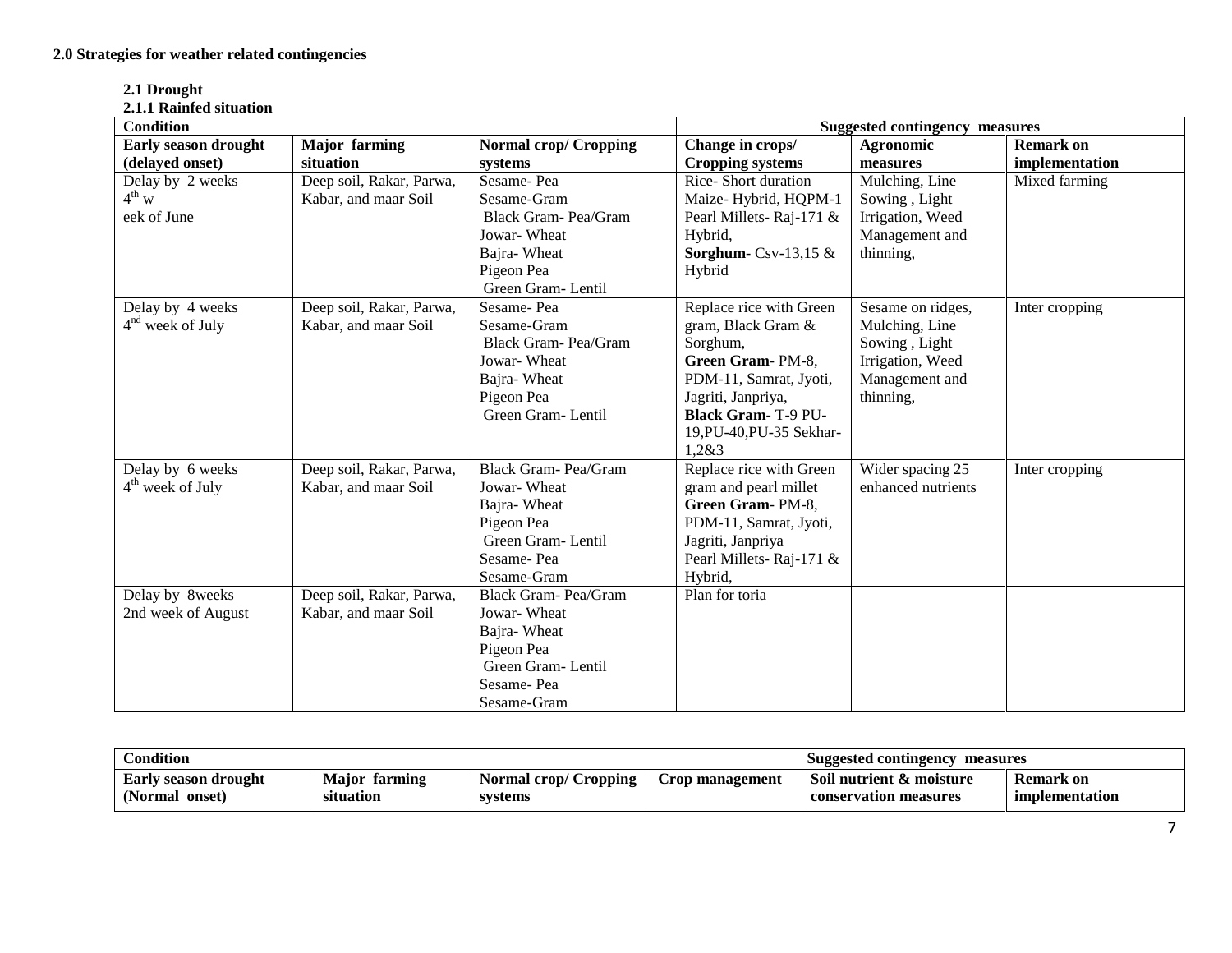| Normal onset followed by                                                        | Irrigated upland     | Sesame-Pea                 | Pigeon Pea-NDR-1,     | Ridge-furrow sowing,          |  |
|---------------------------------------------------------------------------------|----------------------|----------------------------|-----------------------|-------------------------------|--|
| 15-20 days dry spell after                                                      |                      | Sesame-Gram                | NDR-2, MA-6, MA-      |                               |  |
| sowing leading to poor                                                          |                      | Pigeon Pea                 | 13                    |                               |  |
| germination/ op stand                                                           | Irrigated lowland    | Rice-Wheat                 | Use of drought        | Use of additional Urea, Zink  |  |
|                                                                                 |                      | Black Gram- Pea/Gram       | tolerant rice         | Sulphate,                     |  |
|                                                                                 |                      | Jowar-Wheat                | varieties-NDR-97,     | Mulching,                     |  |
|                                                                                 |                      | Bajra-Wheat                | Susk Samrat           |                               |  |
|                                                                                 |                      | Green Gram-Lentil          | Resowing & Gap        |                               |  |
|                                                                                 |                      |                            | filling Inter row     |                               |  |
|                                                                                 |                      |                            | harrowing             |                               |  |
|                                                                                 | Un Irrigated upland  | Sesame-Pea                 | Til-T-78, Pragti,     | Ridge-furrow sowing,          |  |
|                                                                                 |                      | Sesame-Gram                | Sekhar                |                               |  |
|                                                                                 |                      | Pigeon Pea                 |                       |                               |  |
|                                                                                 | Un Irrigated lowland | Black Gram- Pea/Gram       | Green Gram-PM-8,      | Ridge-furrow sowing,          |  |
|                                                                                 |                      |                            | PDM-11, Samrat,       |                               |  |
|                                                                                 |                      |                            | Jyoti, Jagriti,       |                               |  |
|                                                                                 |                      |                            | Janpriya,             |                               |  |
|                                                                                 |                      |                            | <b>Black Gram-T-9</b> |                               |  |
|                                                                                 |                      |                            | PU-19, PU-40, PU-35   |                               |  |
|                                                                                 |                      |                            | Sekhar-1,2&3          |                               |  |
| Mid season drought (Long dry spell consecutive 2 weeks rainless( .2.5mm period) |                      |                            |                       |                               |  |
| At vegetative stage                                                             | Irrigated upland     | Sesame-Pea                 | Pigeon Pea-NDR-1,     | Life saving Irrigation, straw |  |
|                                                                                 |                      | Sesame-Gram                | NDR-2, MA-6, MA-      | Mulch, Thinning, Inter        |  |
|                                                                                 |                      | Pigeon Pea                 | 13                    | cropping                      |  |
|                                                                                 |                      |                            |                       |                               |  |
|                                                                                 | Irrigated lowland    | Rice-Wheat                 | Use of drought        | Life saving Irrigation, straw |  |
|                                                                                 |                      | Black Gram- Pea/Gram       | tolerant rice         | Mulch, Thinning, Inter        |  |
|                                                                                 |                      | Jowar-Wheat                | varieties- NDR-97,    | cropping                      |  |
|                                                                                 |                      | Bajra-Wheat                | Susk Samrat           |                               |  |
|                                                                                 |                      | Green Gram-Lentil          | Resowing & Gap        |                               |  |
|                                                                                 |                      |                            | filling Inter row     |                               |  |
|                                                                                 |                      |                            | harrowing             |                               |  |
|                                                                                 | Un Irrigated upland  | Til-Pea                    | Til-T-78, Pragti,     | Life saving Irrigation, straw |  |
|                                                                                 |                      | Til-Gram                   | Sekhar                | Mulch, Thining, Inter         |  |
|                                                                                 |                      | Pigeon Pea                 |                       | cropping                      |  |
|                                                                                 | Un Irrigated lowland | <b>Black Gram-Pea/Gram</b> | Green Gram-PM-8,      | Life saving Irrigation, straw |  |
|                                                                                 |                      |                            | PDM-11, Samrat,       | Mulch, Thinning, Inter        |  |
|                                                                                 |                      |                            | Jyoti, Jagriti,       | cropping                      |  |
|                                                                                 |                      |                            | Janpriya,             |                               |  |
|                                                                                 |                      |                            | <b>Black Gram-T-9</b> |                               |  |
|                                                                                 |                      |                            | PU-19, PU-40, PU-35   |                               |  |
|                                                                                 |                      |                            | Sekhar-1,2&3          |                               |  |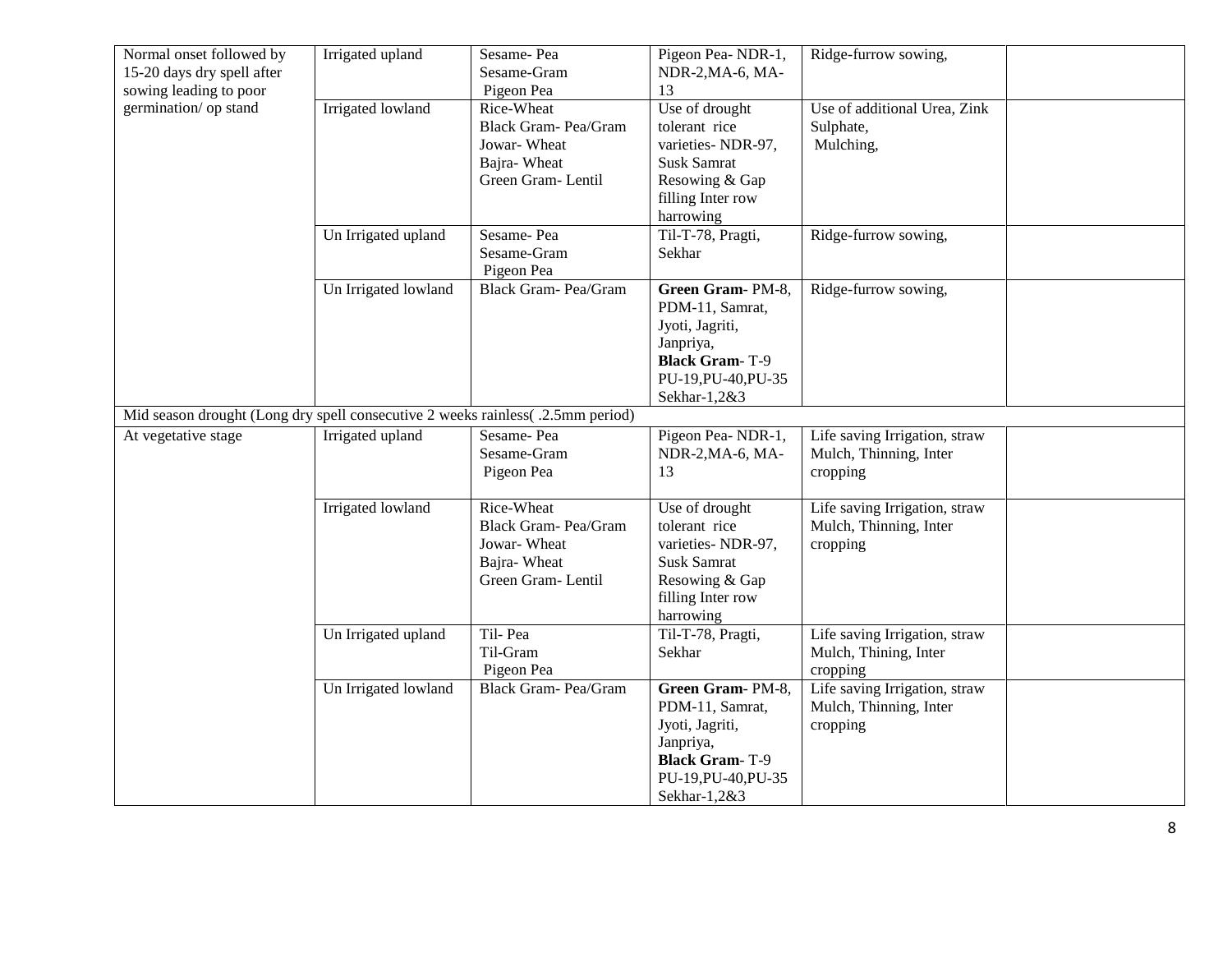| At flowering /<br>fruiting | Irrigated upland     | Sesame-Pea                   | Life saving       | Spraying of 2% urea as foliar |                  |
|----------------------------|----------------------|------------------------------|-------------------|-------------------------------|------------------|
| stage                      |                      | Sesame-Gram                  | Irrigation, straw | application                   |                  |
|                            |                      | Pigeon Pea                   | Mulch, Thinning,  | <b>KCI</b> Spray              |                  |
|                            |                      |                              | Inter cropping    |                               |                  |
|                            | Irrigated lowland    | Rice-Wheat                   | Life saving       | Spraying of 2% urea as foliar |                  |
|                            |                      | <b>Black Gram-Pea/Gram</b>   | Irrigation, straw | application                   |                  |
|                            |                      | Jowar-Wheat                  | Mulch, Thinning,  | KCI Spray                     |                  |
|                            |                      | Bajra-Wheat                  | Inter cropping    |                               |                  |
|                            |                      | Green Gram-Lentil            |                   |                               |                  |
|                            | Un Irrigated upland  | Sesame-Pea                   | Life saving       | Spraying of 2% urea as foliar |                  |
|                            |                      | Sesame-Gram                  | Irrigation, straw | application                   |                  |
|                            |                      | Pigeon Pea                   | Mulch, Thinning,  | KCI Spray                     |                  |
|                            |                      |                              | Inter cropping    |                               |                  |
|                            | Un Irrigated lowland | Black Gram- Pea/Gram         | Life saving       | Spraying of 2% urea as foliar |                  |
|                            |                      |                              | Irrigation, straw | application                   |                  |
|                            |                      |                              | Mulch, Thinning,  | <b>KCI</b> Spray              |                  |
|                            |                      |                              | Inter cropping    |                               |                  |
|                            |                      | <b>Normal crop/ Cropping</b> | Crop management   | Rabi Crop planning            | <b>Remark on</b> |
|                            |                      | systems                      |                   |                               | implementation   |
|                            |                      |                              |                   |                               |                  |
| Thermal drought            | Irrigated upland     | Sesame-Pea                   | Life saving       | Toria                         | Early Rabi       |
| (Early withdrawal of       |                      | Sesame-Gram                  | Irrigation, straw |                               |                  |
| monsoon)                   |                      |                              | Mulch, Thinning,  |                               |                  |
|                            |                      |                              | Inter cropping    |                               |                  |
|                            | Irrigated lowland    | Jowar-Wheat                  | Life saving       | Toria                         | Early Rabi       |
|                            |                      | Bajra-Wheat                  | Irrigation, straw |                               |                  |
|                            |                      | Green Gram-Lentil            | Mulch, Thinning,  |                               |                  |
|                            |                      |                              | Inter cropping    |                               |                  |
|                            | Un Irrigated upland  | Sesame-Pea                   | Life saving       | Toria                         | Early Rabi       |
|                            |                      | Sesame-Gram                  | Irrigation, straw |                               |                  |
|                            |                      | Pigeon Pea                   | Mulch, Thinning,  |                               |                  |
|                            |                      |                              | Inter cropping    |                               |                  |
|                            | Un Irrigated lowland | Black Gram- Pea/Gram         | Life saving       | Toria                         | Early Rabi       |
|                            |                      |                              | Irrigation, straw |                               |                  |
|                            |                      |                              | Mulch, Thinning,  |                               |                  |
|                            |                      |                              |                   |                               |                  |

## **2.1.2 Drought –Irrigated situation**

| Condition                |                         |                              | Suggested contingency<br>measures |                    |                |
|--------------------------|-------------------------|------------------------------|-----------------------------------|--------------------|----------------|
| Early season drought     | Maior<br>farming        | <b>Normal crop/ Cropping</b> | Change in crops/                  | Agronomic measures | Remark on      |
| (delaved onset)          | situation               | svstems                      | Cropping systems                  |                    | implementation |
| Delaved release of water | Sandy J<br>/ Loam soils | Rice-Wheat                   | Rice-Short duration               | Direct sowing.     |                |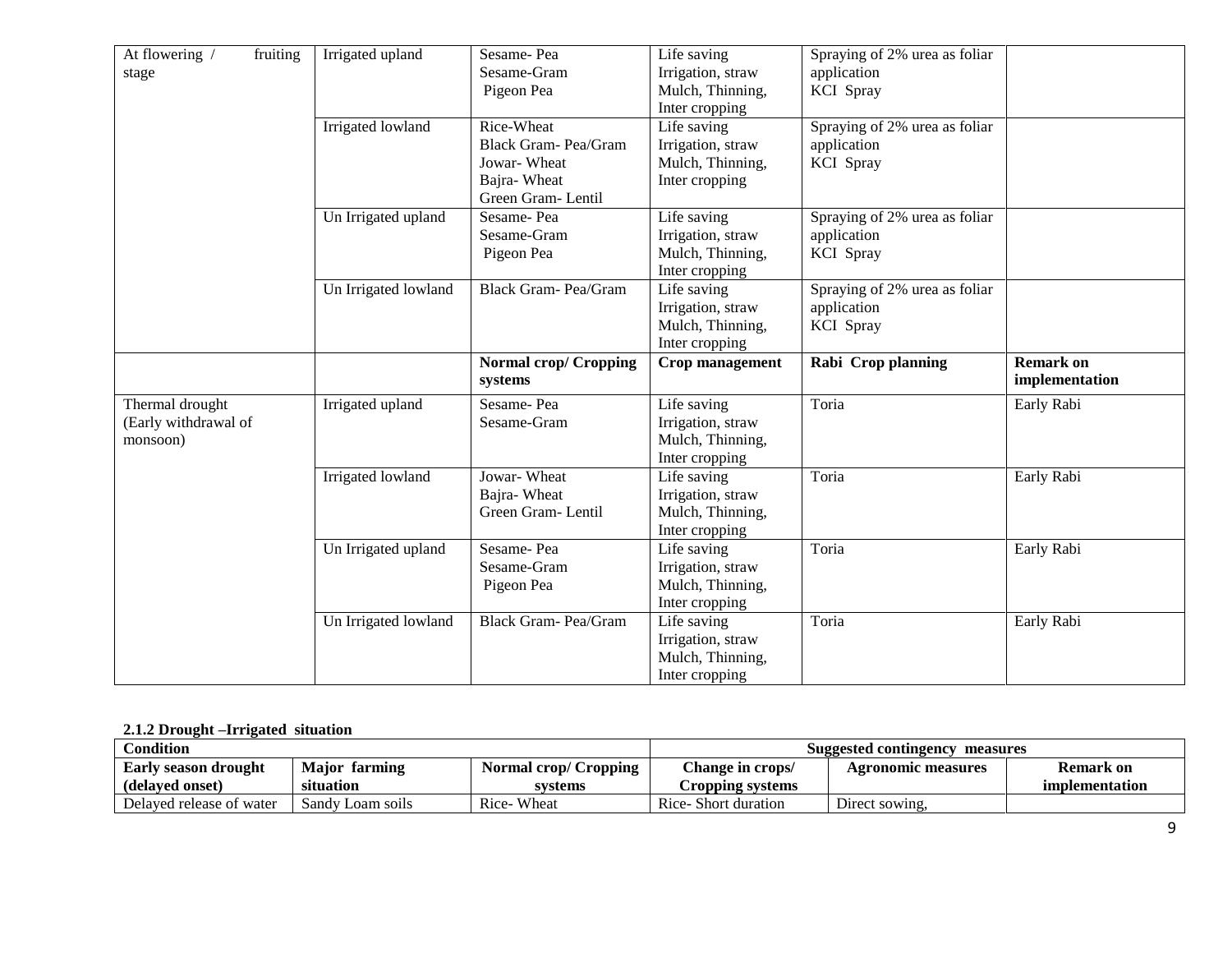| in canals due to low     |                       |                        | Varieties-NDR-97, UPS-  | Drum Seeder                                 |                |
|--------------------------|-----------------------|------------------------|-------------------------|---------------------------------------------|----------------|
| rainfall                 |                       |                        | 212, Susk Smrat,        | Micro irrigation                            |                |
|                          |                       |                        | Sahbhagi                |                                             |                |
|                          |                       |                        |                         |                                             |                |
|                          |                       | Millets-Mustard        | No change               | Micro                                       |                |
|                          |                       | Pigeon Pea             |                         | irrigation/Thinning,                        |                |
|                          |                       |                        |                         | Weed control                                |                |
|                          |                       | Sesame-Lentil          | No change               | Micro                                       |                |
|                          |                       | Black gram/ Green gram |                         | irrigation/Thinning,                        |                |
|                          |                       |                        |                         | Weed control                                |                |
|                          | clay /Silt loam soils | Soybean-Gram           | No change               | Micro                                       |                |
|                          |                       |                        |                         | irrigation/Thinning,                        |                |
|                          |                       |                        |                         | Weed control                                |                |
|                          |                       |                        | $\sim$                  |                                             | L.             |
|                          |                       |                        |                         |                                             | $\sim$         |
| Limited release of water | Sandy Loam soils      | Rice-Wheat             | Rice-Short duration     | Direct sowing,                              |                |
| in canals due to low     |                       |                        | Varieties- NDR-97, UPS- | Drum Seeder                                 |                |
| rainfall                 |                       |                        | 212, Susk Smrat,        | Micro irrigation                            |                |
|                          |                       |                        | Sahbhagi                |                                             |                |
|                          |                       | Millets-Mustard        | No change               | Micro                                       |                |
|                          |                       | Pigeon Pea             |                         | irrigation/Thinning,                        |                |
|                          |                       |                        |                         | Weed control                                |                |
|                          |                       | Sesame-Lentil          | No change               | Micro                                       |                |
|                          |                       | Black gram/ Green gram |                         | irrigation/Thinning,                        |                |
|                          |                       |                        |                         | Weed control                                |                |
|                          | clay loam soils       | Soybean-Gram           | No change               | Micro                                       |                |
|                          |                       |                        |                         | irrigation/Thinning,                        |                |
|                          |                       |                        |                         | Weed control                                |                |
|                          |                       |                        |                         |                                             | $\overline{a}$ |
|                          |                       |                        |                         |                                             | ÷.             |
| Non release of water in  | Sandy Loam soils      | Rice-Wheat             | Rice may be replaced    | Direct seeding in small                     |                |
| canals under delayed     |                       |                        | buy Pulses              | beds, Use of Micro-                         |                |
| onset of monsoon in      |                       |                        | Green Gram- Samrat,     | irrigation/ Sub surface                     |                |
| catchment                |                       |                        | Janpriya, Jagriti       | irrigation                                  |                |
|                          |                       |                        | Black Gram-T-9, PU-     |                                             |                |
|                          |                       |                        | 40, PU-35 Azad-3        |                                             |                |
|                          |                       | Millets-Mustard        | No change               | Sowing of Pigeon pea at                     |                |
|                          |                       | Pigeon Pea             |                         | 90 cm+ two rows of inter                    |                |
|                          |                       |                        |                         | crops on ridges<br>Use of Micro-irrigation/ |                |
|                          |                       |                        |                         | Sub surface irrigation                      |                |
|                          |                       |                        |                         |                                             |                |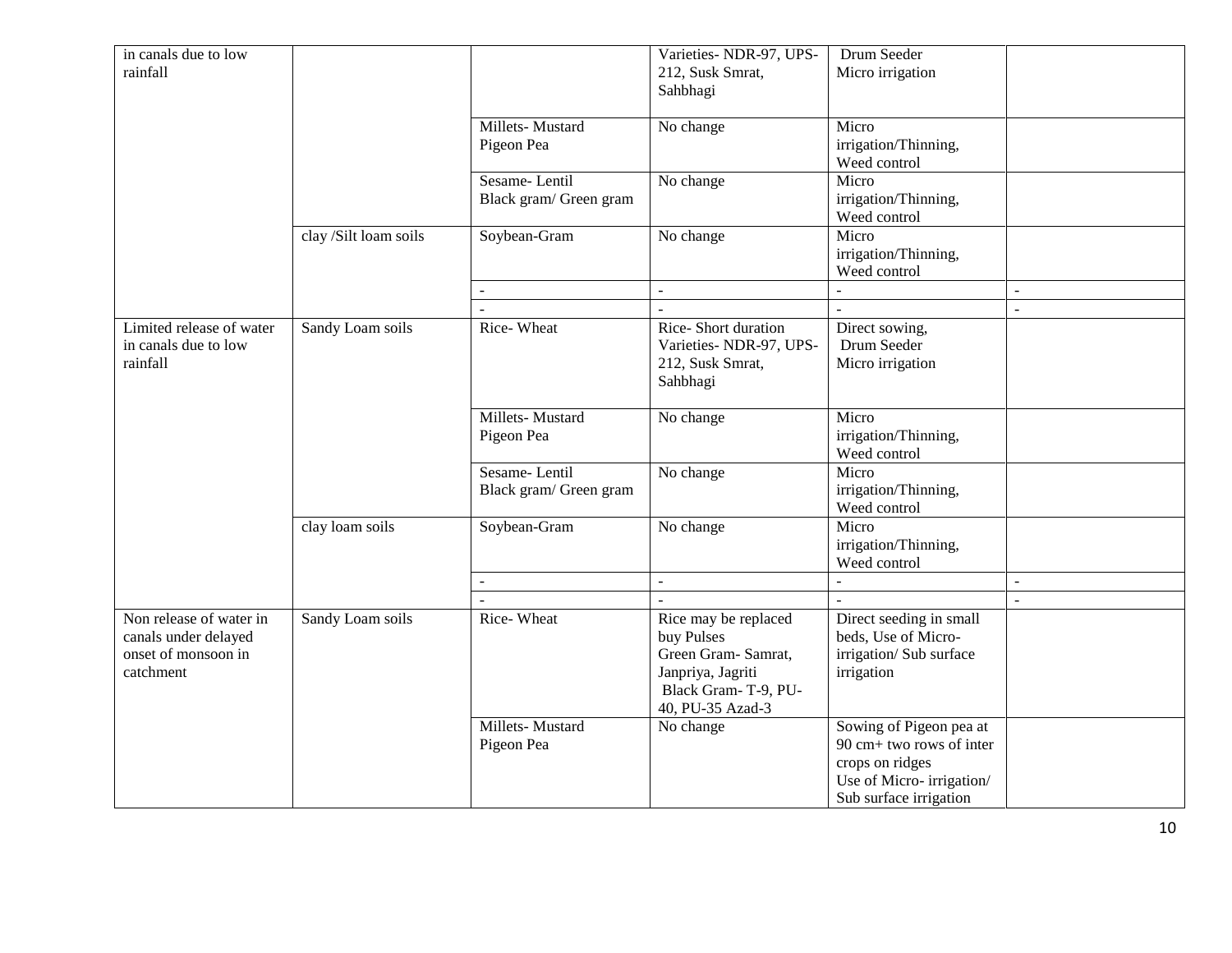|                     |                           | Sesame-Lentil          | No change                                | Direct seeding in small               |  |
|---------------------|---------------------------|------------------------|------------------------------------------|---------------------------------------|--|
|                     |                           | Black gram/ Green gram |                                          | beds, Use of Micro-                   |  |
|                     |                           |                        |                                          | irrigation/ Sub surface<br>irrigation |  |
|                     | clay loam soils           | Soybean-Gram           | No change                                | Direct seeding in small               |  |
|                     |                           |                        |                                          | beds, Use of Micro-                   |  |
|                     |                           |                        |                                          | irrigation/ Sub surface               |  |
|                     |                           |                        |                                          | irrigation                            |  |
|                     |                           |                        |                                          |                                       |  |
|                     |                           |                        |                                          |                                       |  |
| Insufficient water  | Upland tube well          | Rice-Wheat             | Rice may be replaced                     | Direct seeding in small               |  |
| recharge due to low | irrigated canal Sandy     |                        | buy Pulses                               | beds, Use of Micro-                   |  |
| rainfall            | Loam soils                |                        | Green Gram-Samrat,                       | irrigation/Sub surface                |  |
|                     |                           |                        | Janpriya, Jagriti<br>Black Gram-T-9, PU- | irrigation                            |  |
|                     |                           |                        | 40, PU-35 Azad-3                         |                                       |  |
|                     |                           | Millets-Mustard        | No change                                | Sowing of Pigeon pea at               |  |
|                     |                           | Pigeon Pea             |                                          | $90 \text{ cm} +$ two rows of inter   |  |
|                     |                           |                        |                                          | crops on ridges                       |  |
|                     |                           |                        |                                          | Use of Micro-irrigation/              |  |
|                     |                           |                        |                                          | Sub surface irrigation                |  |
|                     |                           | Sesame-Lentil          |                                          | Direct seeding in small               |  |
|                     |                           | Black gram/ Green gram | No change                                | beds, Use of Micro-                   |  |
|                     |                           |                        |                                          | irrigation/ Sub surface               |  |
|                     |                           |                        |                                          | irrigation                            |  |
|                     | Lowland tube well         | Soybean-Gram           | No change                                | Direct seeding in small               |  |
|                     | irrigated canal clay loam |                        |                                          | beds, Use of Micro-                   |  |
|                     | soils                     |                        |                                          | irrigation/ Sub surface               |  |
|                     |                           |                        |                                          | irrigation                            |  |
|                     |                           |                        |                                          |                                       |  |
|                     |                           |                        |                                          |                                       |  |

## **2.2 Unusual rains –(Untimely, unseasonal etc)**

| Condition                                                                                |                  |                                    | Suggested contingency measures    |                     |  |
|------------------------------------------------------------------------------------------|------------------|------------------------------------|-----------------------------------|---------------------|--|
| Continuous high rainfall in a short<br><b>Flowering stage</b><br><b>Vegetative stage</b> |                  | Crop maturity stage'''             | Post harvest"                     |                     |  |
| span leading to water logging                                                            |                  |                                    |                                   |                     |  |
| Soybean Black gram/ Green gram/                                                          | Provide Drainage | Proper bunding<br>Drain out excess | Harvest at physiological maturity | Shift to safer side |  |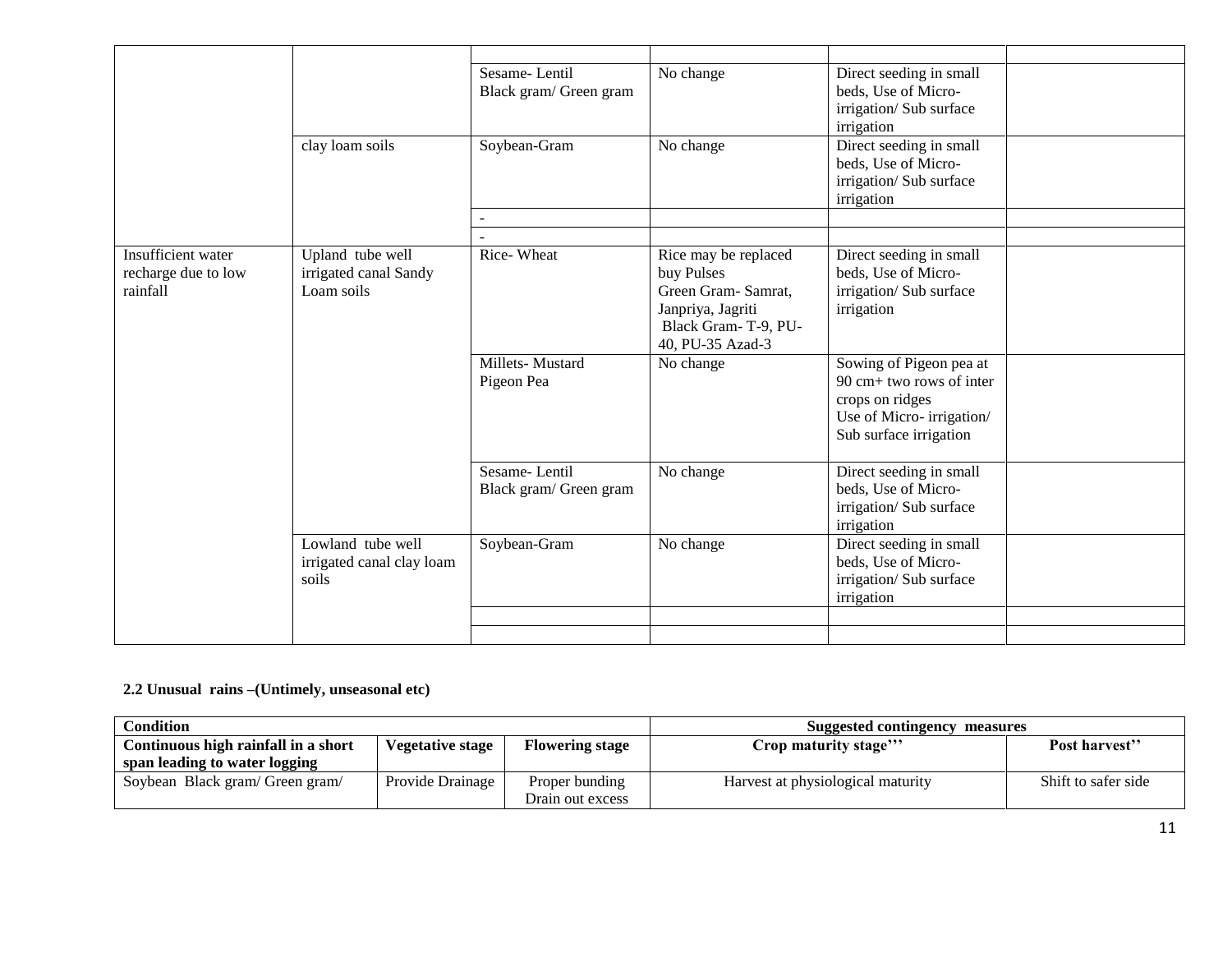|                                                           |                         | water                                       |                                       |                                       |                      |  |
|-----------------------------------------------------------|-------------------------|---------------------------------------------|---------------------------------------|---------------------------------------|----------------------|--|
| Sesame/Pigeon pea                                         | Provide Drainage        | Proper bunding<br>Drain out excess<br>water | Harvest at physiological maturity     |                                       | Shift to safer side  |  |
| <b>Condition</b>                                          |                         |                                             |                                       | <b>Suggested contingency measures</b> |                      |  |
| Heavy rainfall with high speed                            | <b>Vegetative stage</b> |                                             | <b>Flowering stage</b>                | Crop maturity stage"                  | Post harvest"        |  |
| winds in a short span                                     |                         |                                             |                                       |                                       |                      |  |
| Soybean Black gram/ Green gram/                           | Provide Drainage        | Proper bunding<br>Drain out excess<br>water | Harvest at physiological maturity     |                                       | Shift to safer side  |  |
| Sesame/Pigeon pea                                         | Provide Drainage        | Proper bunding<br>Drain out excess<br>water | Harvest at physiological maturity     |                                       | Shift to safer side  |  |
|                                                           | <b>Condition</b>        |                                             | <b>Suggested contingency measures</b> |                                       |                      |  |
| Outbreak of pests and diseases due<br>to unseasonal rains | <b>Vegetative stage</b> | <b>Flowering stage</b>                      | <b>Flowering stage</b>                | Crop maturity stage"                  | Post harvest"        |  |
| Soybean Black gram/ Green gram/                           | Bio pesticides<br>use   | Bio pesticides use                          | Bio pesticides use                    | Bio pesticides use                    | Shift to safer place |  |
| Sesame/Pigeon pea                                         | Bio pesticides<br>use   | Bio pesticides use                          | Bio pesticides use                    | Bio pesticides use                    | Shift to safer place |  |